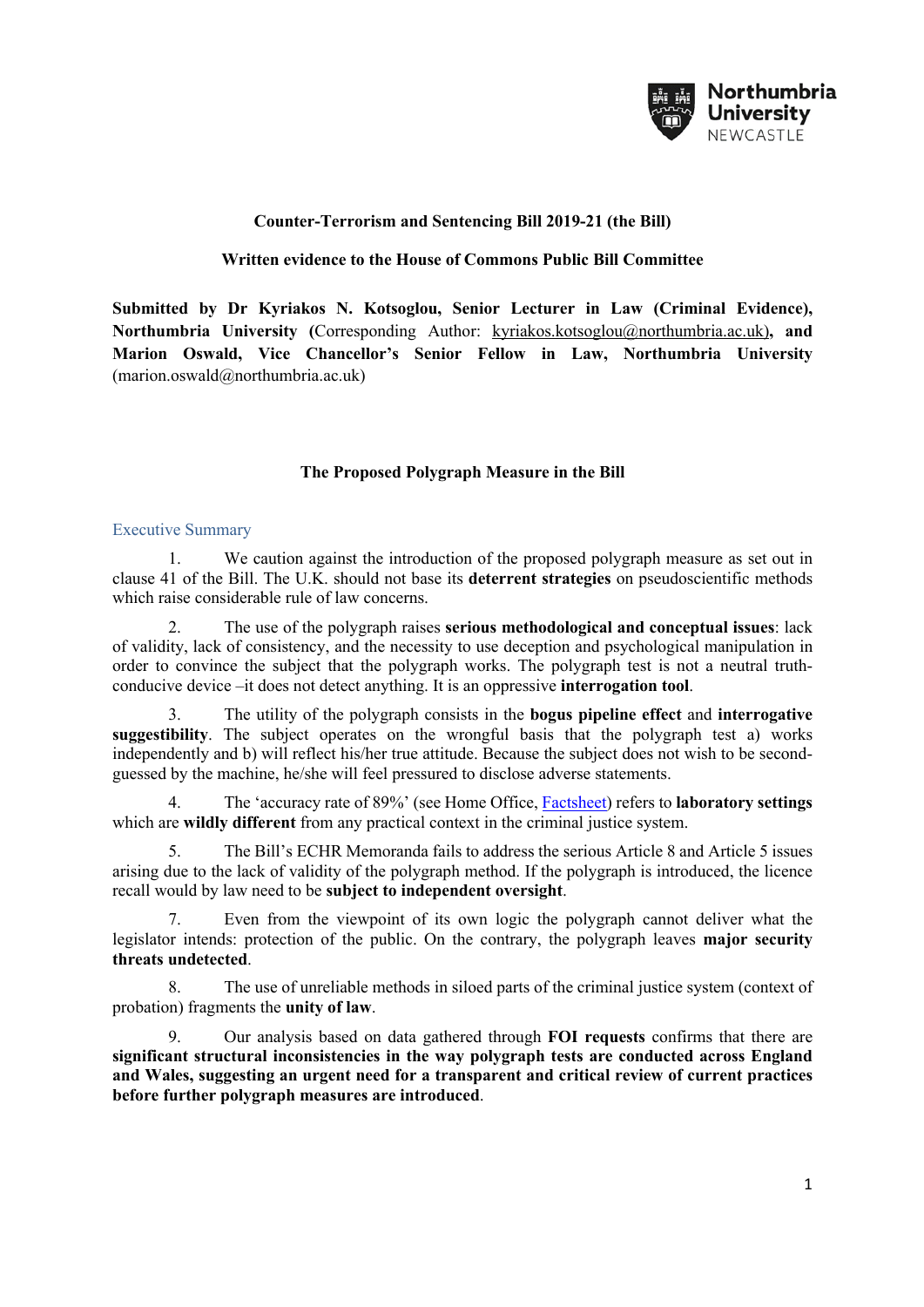

## **Validity and deterrent effect**

1. Ever since the first deployment of the polygraph in the first quarter of the  $20<sup>th</sup>$  century, criminal courts, scientific institutions, military organisations, and last but not least, academic discourse have continuously and almost unanimously discredited the polygraph as regards its validity in fact-finding processes. In every western legal order that we know of, **polygraph evidence does not pass the admissibility test**. To be more precise, the efforts to introduce the polygraph or other unscientific methods into the criminal process have, historically, shaped the criteria for the admissibility of expert evidence. The polygraph test is not a neutral truth-conducive device –it does not detect anything. On the contrary, it is an interrogation tool in which the extraction imperative is secreted under the veil of technology (Alder 2007; Kotsoglou 2020; Oswald 2020).

2. It has been known for decades that the value of the polygraph is rather its **deterrent effect** than its truth-conducive character (Kotsoglou 2017; Lee 1952; Oswald 2020). The U.K. cannot afford to build its deterrent strategies on pseudoscientific methods which can easily be bypassed. The question is whether the reliability of methods, the rule against oppression and the rule of law are guiding principles for probation services. If so, then junk-science has no place in our legal system.

# **Theoretical Underpinnings of the polygraph**

3. The central claim for the understanding of the polygraph – i.e. the presupposition that the polygraph indicates deception – is inextricably linked to an obsolete and abandoned paradigm in psychology (introspection). As every blue-ribbon committee on the validity of the polygraph reports, the 'stress response' to be measured can be triggered by a host of factors. There is simply no unique physiological indicator that reflects a single underlying process, let alone deception (NRC 2003).

4. Polygraph operators face thus an unpalatable dilemma: *Either* to inform the subject that the polygraph test lacks scientific validity *or* to deploy a psychological procedure (stimulation test) based on false statements in order to extract a confession. The field of polygraphy choose persistently the latter – among other things through demonstrably false empirical claims.

5. Our recent research based on FOI requests to police forces, the NPCC and the Ministry of Justice has uncovered reliance on this concept of utility to justify use of the polygraph, although claims continue to be made in guidance documentation that the polygraph can 'detect lies' (Kotsoglou/Oswald 2020). Furthermore, our FOI requests uncovered considerable inconsistency of approach and lack of transparency around the extent of usage, including at least one use of the polygraph **outside of the sex offender context** (Hertfordshire Police's C2 programme). This raises considerable concerns around the 'creeping' influence of the polygraph absent sufficient critique of its theoretical underpinnings, or robust and transparent oversight of its implications for individual rights.

## **Bogus pipeline-effect and interrogative suggestibility**

6. The true purpose of the stimulation test is to make the subject believe in the infallibility of lie detection. This is where the so-called '**bogus pipeline effect**' kicks in. Because the subject operates on the wrongful basis that the polygraph test a) works independently and b) will reflect his true attitude, and because he does not wish to be second-guessed by the machine, he will feel pressured to disclose adverse statements (Jones/Sigall 1971). Furthermore, **interrogative suggestibility** appears to be significantly mediated by anxiety processes. Note that the main function of the stim-test is to **instil fear**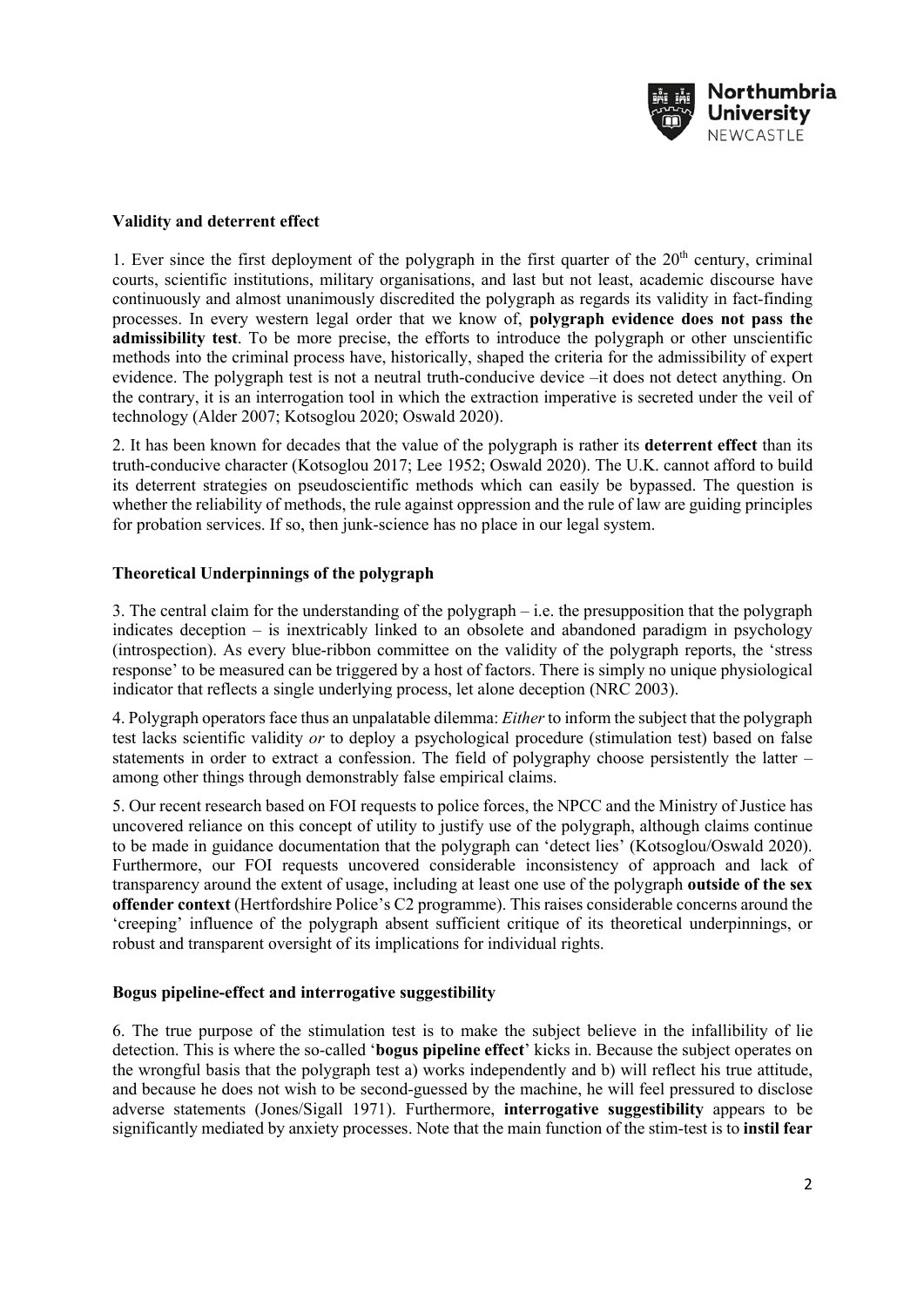

**of detection.** In a similar way to torture, suggestibility is not a reliable or legitimate way of conducting an interview (Gudjonsson 2003;Kotsoglou 2017).

## **Lack of Realism**

7. According to some literature, polygraph tests can discriminate lying from truth telling at rates well above chance, though well below perfection. However, empirical research in that area suffers from **lack of realism**. Tests are conducted a) in laboratory settings, b) in populations of examinees untrained in countermeasures. We cannot generalise these results to real-world settings. The reason for that is what psychologists coin the '**base rate problem'**. It is practically impossible to know the proportion of subjects undergoing polygraph tests who are genuinely lying or guilty of the offence of which they are accused. Therefore, we cannot estimate the frequency with which false confessions occur (Gudjonsson 2003; Kotsoglou 2014).

8. Admittedly, in certain laboratory settings lie-detection may provide results above chance. However, the accuracy rate of 89% (see Home Office, Factsheet) refers to laboratory settings where subjects of psychological research are instructed to imagine themselves committing a mock crime by stealing, say, something in the room. This should, so the aspiration, create an emotional potential with which one could conduct experiments. This is, however, an experiment with the wrong type of guinea pigs, for the forensic context is **wildly dissimilar** (Biedermann/Kotsoglou 2018). Real people involved in the criminal justice system have real stakes, complex motivations and recollections of events (Kotsoglou/Oswald 2020).

## **Exerting Pressure**

9. The polygraph test puts the subject under unjustifiable pressure. According to the currently valid Operational Instructions, $<sup>1</sup>$  failure to attend or comply with the pseudo-scientific polygraph-test, is</sup> heavily sanctioned as it constitutes a breach of the licence condition.

10. Furthermore, an offender who has 'failed the test', i.e. gets back 'deception indicated' (DI) as a result, will be asked to 'explain the test result in the post-test phase of the examination'. This is another opportunity, the document states, for the released offender to disclose information.

11. It is striking that the Operational Instructions do not regard –even from within the flawed logic of the polygraph— the possibility of a false-alarm as relevant. The offender has to provide an explanation for an indication which, we repeat, can be on the polygraph's own terms, a false positive. Note that if deception is indicated and the offender is not 'forthcoming in offering any explanation', then a 'sound guiding principle' is to 'address the issue "head on" with the offender and try to verify it'. It becomes thus clear that the polygraph test is not a neutral truth-conducive device –it does not detect anything. On the contrary, the polygraph is revealed as an **interrogation tool**, another Trojan horse in which the extraction imperative is secreted under the veil of technology (Kotsoglou 2017; Kotsoglou/Oswald 2020).

<sup>&</sup>lt;sup>1</sup> See NOMS - Polygraph Examinations: Instructions for Imposing Licence Conditions for the Polygraph on Sexual Offenders. Appendix 1, para 2.9.4.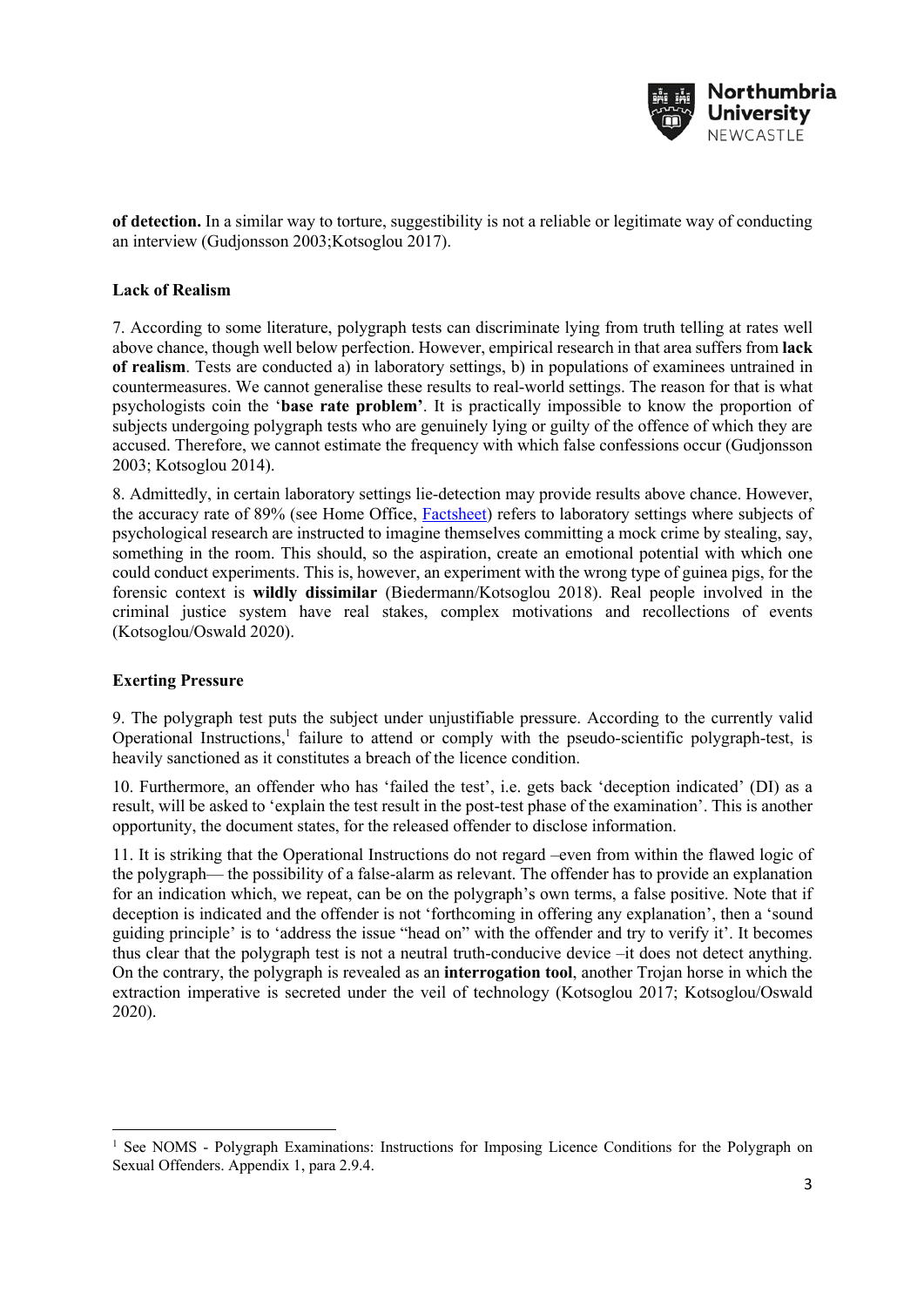

## **Lack of Scrutiny and Individual Redress**

12. According to the current practice in England and Wales, a released (sex) offender whose licence was revoked can request an 'oral hearing' at the Ministry of Justice's Public Protection Casework Section (PPCS). The Ministry of Justice's ECHR Memoranda asserts that, if a terrorist offender is recalled to prison as a result of failing to cooperate with a test or from evidence adduced from information obtained from a test, there is no breach of Article 5 as detention is in accordance with a sentence set by a court. This analysis fails to address the lack of validity that goes to the very heart of the test itself, and the 'black box' nature of the process which militates against the individual's ability to challenge (Oswald 2020).

13. We would argue for the introduction of a process of **independent scrutiny of the use of polygraph in licence recall decisions**.

## **Failure to protect the Public**

14. If the subject discloses information, probation officers using the polygraph will reach a fork in the path. Their two options are either to stick to the polygraph session, which results to the inadmissibility of any statement made by the released person in criminal proceedings, or to stop the polygraph session, caution the offender and repeat the question, in order to perform their responsibility of protecting the public. Even from the viewpoint of its own logic the polygraph cannot deliver what the legislator intended: **protection of the public**. On the contrary, it leaves, as the NRC (2003) report concluded, 'too many major security threats undetected'.

15. Polygraph tests may contribute to a false sense of security. For it has been shown that polygraph tests can easily be tricked (NRC 2003).

## **Integrity of the Legal Order**

16. By deploying interview rituals masqueraded as technological solutions which on their own terms lack scientific validity, we jeopardise not only the rationality of a legal order, but, most importantly, its normative cohesion and integrity too. The use of unreliable methods in siloed parts of the criminal justice system (context of probation) fragments the *unity* of law.

#### **Information on Polygraph testing from FOI requests**

17. As regards the use of polygraph tests for released sex offenders in England and Wales, we have submitted FOI requests to all UK police forces, the NPCC and the Ministry of Justice. Our analysis based on data gathered through FOI requests confirms the point made inter alia by Mr Gavin Robinson MP during the parliamentary discussion: polygraph tests are not 'safe or secure'. This is true regardless of their validity and reliability, for there are **significant structural issues in the way polygraph tests are conducted across England and Wales**.

18. The interview rituals deployed are even among themselves **uncoordinated and of varying professional standards**. As the Ministry of Justice/Probation Service informed us: 'there are no set questions that come with this [polygraph] test. Each test is created and based on the specific licence conditions of the individual.'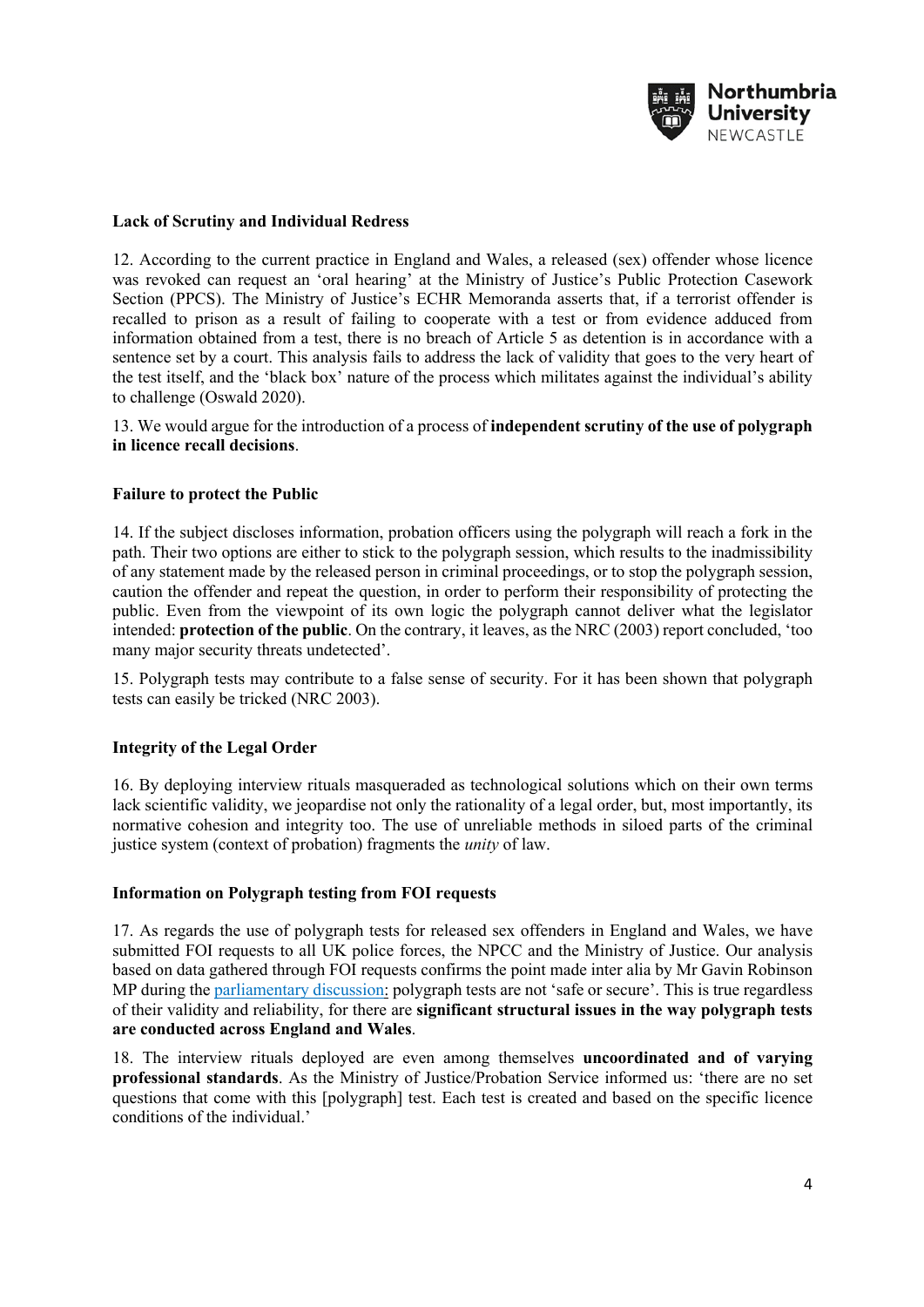

19. The very term we use is therefore a **misnomer**, for what is often and rather uncritically referred to as *the* polygraph-test is actually a **diverse set of malleable interview rituals**. Proponents of the use of polygraphs choose to ignore the common-sense fact that communication with people and ascription of truthfulness are **highly context-sensitive** and thus antithetical to the general formulation which is a feature salient in science (FOI-data).

20. More specifically:

---------------

- A number of police forces informed us that each test is bespoke to the individual, which ultimately means that there is **no standardised methodology** for the polygraph test.
- 18 police forces (36.8%) stated that they did not hold any information yet still used s.30  $\&$  31 FOI Act 2000 to 'Neither confirm nor deny' whether additional information was held.
- Only 5 police forces (10.8%) **denied any use of polygraphs**. These forces stated that they 'do not', 'have never', and 'do not intend to' use polygraph testing.

**Kyriakos N. Kotsoglou and Marion Oswald Northumbria University 16 June 2020 Newcastle upon Tyne U.K.**